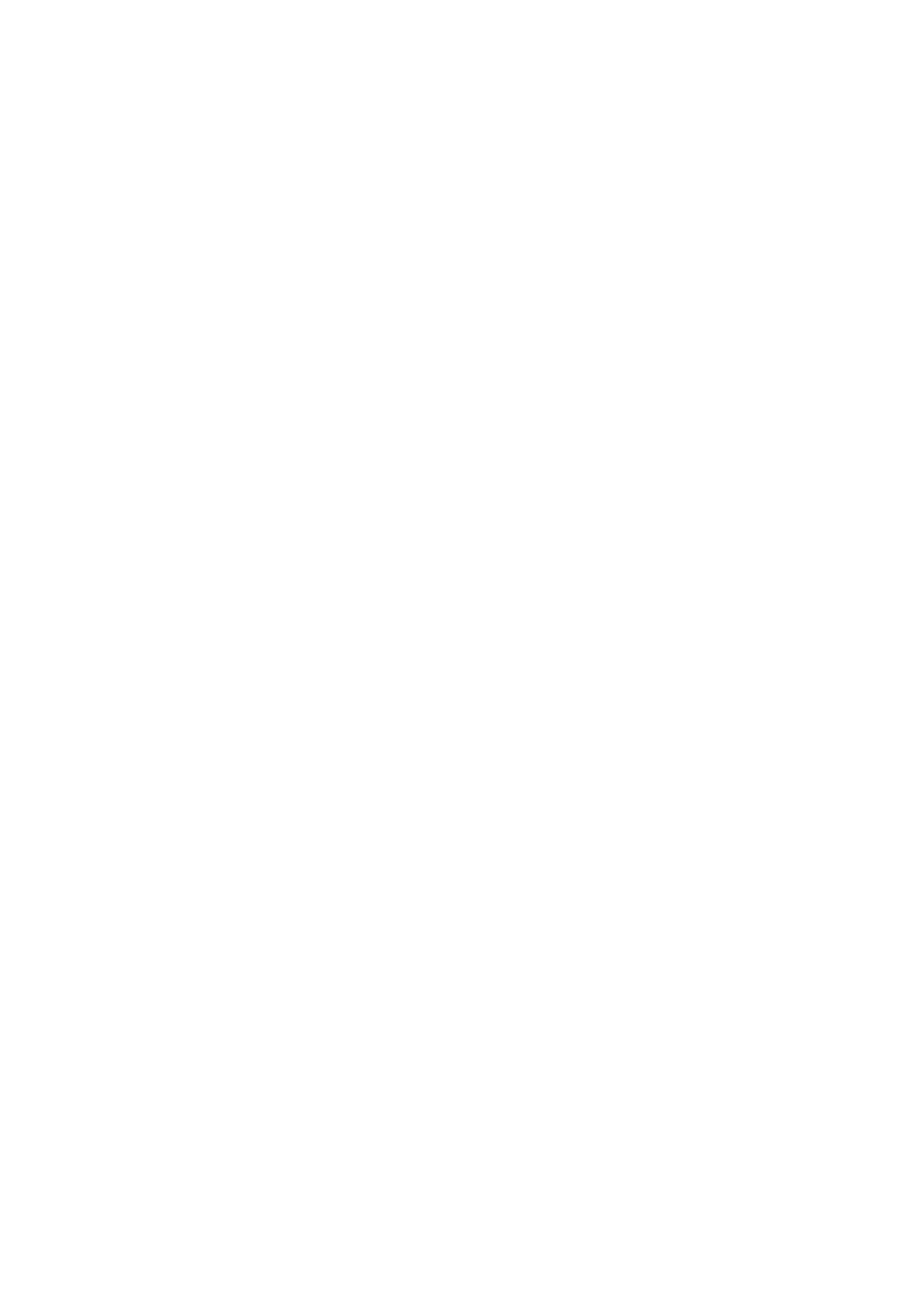## CUENTAS ANUALES<br>CONTABILIDAD PUBLICA - EJERCICIO: 2005<br>LIQUIDACION DEL PRESUPUESTO DE INGRESOS

| CLASIFICACION                | EXPLICACION                                                                                                 | PREVISIONES PRESUPUESTARIAS                  |                                            |                                              | <b>DERECHOS</b><br>RECONOCIDOS               | RECAUDACION                                  | DERECHOS             | DERECHOS PDTES.<br>DE COBRO A            |
|------------------------------|-------------------------------------------------------------------------------------------------------------|----------------------------------------------|--------------------------------------------|----------------------------------------------|----------------------------------------------|----------------------------------------------|----------------------|------------------------------------------|
| ECONOMICA                    |                                                                                                             | INICIALES                                    | MODIFICACIONES                             | DEFINITIVO                                   | NETOS                                        | NETA                                         | CANCELADOS           | 31 DE DICIEMBRE                          |
| 330                          | P.P. INAEM. INSTALACIONES DOCE<br>TOTAL CONCEPTO 330 P.P. INAEM. INSTALACIONES                              | 0.00<br>0,00                                 | 0.00<br>0,00                               | 0.00<br>0,00                                 | 1.884.00<br>1,884,00                         | 1.884,00<br>1.884,00                         | 0.00<br>0,00         | 0.00<br>0,00                             |
|                              | TOTAL ARTICULO 33 PRECIOS PUBLICOS                                                                          | 0.00                                         | 0.00                                       | 0,00                                         | 1.884,00                                     | 1.884.00                                     | 0.00                 | 0,00                                     |
| 38000                        | VARIOS<br>TOTAL CONCEPTO 380 DE EJERCICIOS CERRADOS                                                         | 0.00<br>0,00                                 | 0.00<br>0,00                               | 0.00<br>0,00                                 | 2.236.934.32<br>2.236.934,32                 | 1.875.729.67<br>1.875.729.67                 | 0.00<br>0,00         | 361.204,65<br>361.204,65                 |
| 38120                        | INSTITUTO ARAGONES DE EMPLEO<br>TOTAL CONCEPTO 381 DE PRESUPUESTO CORRIENTE                                 | 0.00<br>0.00                                 | 0.00<br>0,00                               | 0.00<br>0,00                                 | 49.362.97<br>49.362.97                       | 49.362.97<br>49.362.97                       | 0.00<br>0,00         | 0,00<br>0,00                             |
|                              | TOTAL ARTICULO 38 REINTEGRO                                                                                 | 0.00                                         | 0.00                                       | 0.00                                         | 2.286.297.29                                 | 1.925.092.64                                 | 0,00                 | 361.204,65                               |
| 39620                        | INSTITUTO ARAGONES DE EMPLEO (<br>TOTAL CONCEPTO 396 INGRESOS DIVERSOS RECUR.                               | 0.00<br>0,00                                 | 0.00<br>0,00                               | 0.00<br>0,00                                 | 100.13<br>100,13                             | 100.13<br>100,13                             | 0.00<br>0,00         | 0,00<br>0,00                             |
|                              | TOTAL ARTICULO 39 OTROS INGRESOS                                                                            | 0.00                                         | 0.00                                       | 0.00                                         | 100.13                                       | 100.13                                       | 0.00                 | 0,00                                     |
|                              | TOTAL CAPITULO 3 TASAS Y OTROS INGRESOS                                                                     | 0.00                                         | 0.00                                       | 0.00                                         | 2.288.281,42                                 | 1.927.076.77                                 | 0,00                 | 361.204,65                               |
| 40417                        | APOYO CREACION EMPLEO COOPERAT<br>TOTAL CONCEPTO 404 DE TRABAJO Y ASUNTOS SOCI                              | 220.081.32<br>220.081,32                     | 123.155.53<br>123.155,53                   | 343.236.85<br>343.236.85                     | 336.479.46<br>336.479.46                     | 336.479.46<br>336.479.46                     | 0.00<br>0,00         | 0,00<br>0,00                             |
| TOTAL ARTICULO 40 DEL ESTADO |                                                                                                             | 220.081.32                                   | 123.155.53                                 | 343.236.85                                   | 336.479.46                                   | 336.479.46                                   | 0.00                 | 0.00                                     |
| 41300<br>41301               | INTEGRACION LABORAL MINUSVALID<br>PROMOCION EMPLEO AUTONOMO<br>TOTAL CONCEPTO 413 INSTITUTO NACIONAL DE EMP | 54.977.942.53<br>500.000,00<br>55.477.942.53 | 6.459.592.47<br>349.307.19<br>6.808.899,66 | 61.437.535.00<br>849.307.19<br>62.286.842.19 | 59.450.151.09<br>894.338.46<br>60.344.489.55 | 59.450.151.09<br>894.338,46<br>60.344.489.55 | 0.00<br>0,00<br>0,00 | 0,00<br>0,00<br>0,00                     |
| TOTAL ARTICULO 41            |                                                                                                             | 55.477.942,53                                | 6.808.899.66                               | 62.286.842.19                                | 60.344.489.55                                | 60.344.489.55                                | 0,00                 | 0,00                                     |
| 45000<br>45070<br>45071      | TRANSFERENCIAS C.A.ARAGÓN (D.G<br>TRANSFERNCIAS C.A.ARAGÓN (COFI<br>TRANSFERENCIAS DE C A ARAGON E          | 36.996.196,37<br>3.931.937.87<br>208.241,00  | $642.451.04 -$<br>0,00<br>0.00             | 36.353.745.33<br>3.931.937.87<br>208.241,00  | 36.353.745.34<br>3.931.937.87<br>208.241,00  | 24.789.491.65<br>3.123.848.43<br>138.827,34  | 0.00<br>0,00<br>0,00 | 11.564.253,69<br>808.089,44<br>69.413,66 |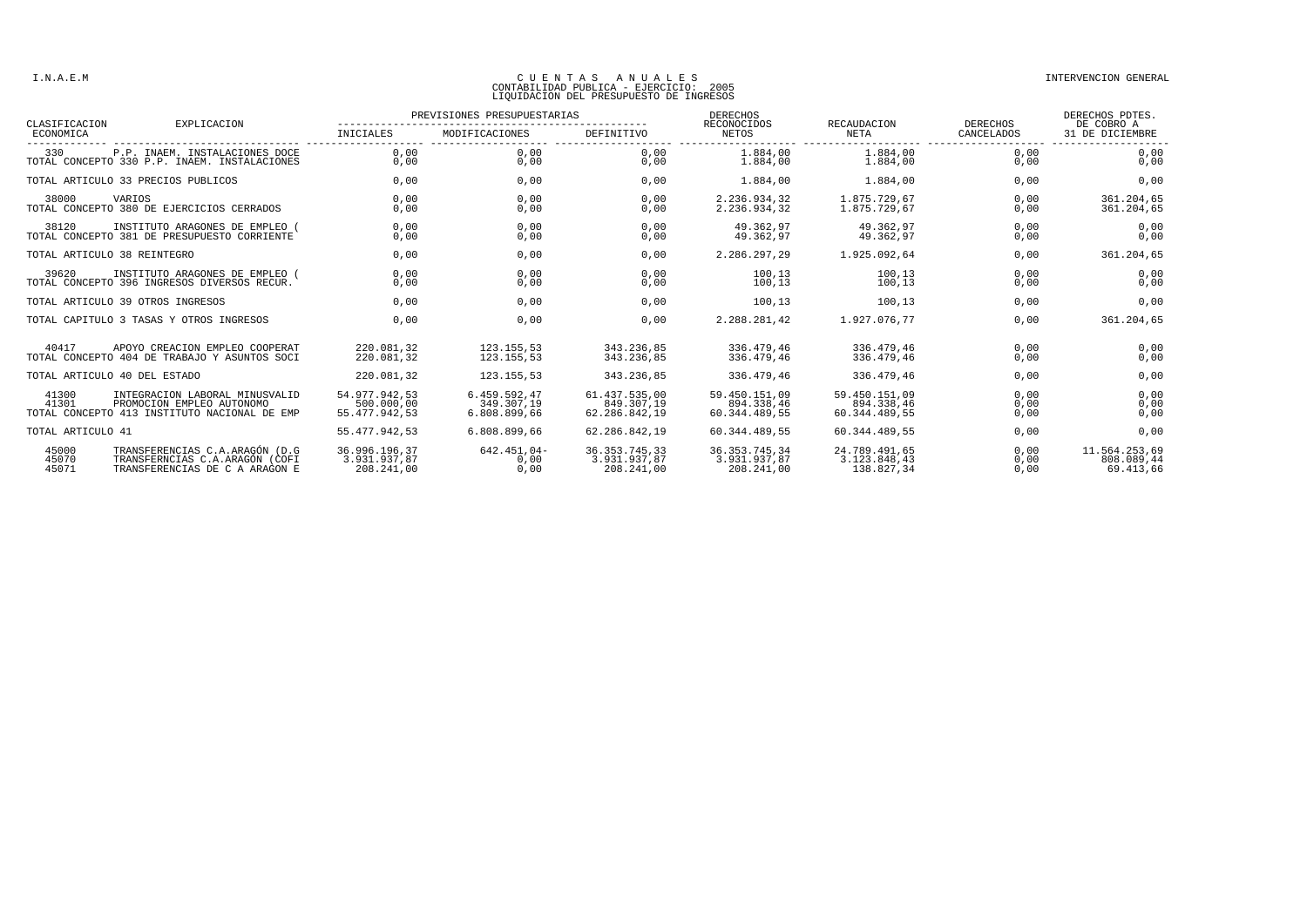## CUENTAS ANUALES<br>CONTABILIDAD PUBLICA - EJERCICIO: 2005<br>LIQUIDACION DEL PRESUPUESTO DE INGRESOS

| CLASIFICACION<br>ECONOMICA  | EXPLICACION                                                                                                                                   | PREVISIONES PRESUPUESTARIAS                            |                                              |                                                        | <b>DERECHOS</b>                                        |                                                   |                              | DERECHOS PDTES.                                   |
|-----------------------------|-----------------------------------------------------------------------------------------------------------------------------------------------|--------------------------------------------------------|----------------------------------------------|--------------------------------------------------------|--------------------------------------------------------|---------------------------------------------------|------------------------------|---------------------------------------------------|
|                             |                                                                                                                                               | INICIALES                                              | MODIFICACIONES                               | <b>DEFINITIVO</b>                                      | RECONOCIDOS<br><b>NETOS</b>                            | RECAUDACION<br><b>NETA</b>                        | DERECHOS<br>CANCELADOS       | DE COBRO A<br>31 DE DICIEMBRE                     |
| 45081                       | TRANSFERENCIAS DE C.A. ARAGON<br>TOTAL CONCEPTO 450 DE LA COMUNIDAD AUTÓNOMA                                                                  | 208.007,78<br>41.344.383.02                            | 0.00<br>$642.451.04-$                        | 208,007,78<br>40.701.931.98                            | 208,007,78<br>40.701.931.99                            | 0.00<br>28.052.167,42                             | 0.00<br>0.00                 | 208,007,78<br>12.649.764,57                       |
|                             | TOTAL ARTICULO 45 DE LA COMUNIDAD AUTÓNOMA                                                                                                    | 41.344.383.02                                          | $642.451.04-$                                | 40.701.931.98                                          | 40.701.931.99                                          | 28.052.167.42                                     | 0.00                         | 12.649.764,57                                     |
| 49999                       | OTRAS SUBVENCIONES DEL EXTERIO<br>TOTAL CONCEPTO 499 OTRAS SUBVENCIONES DEL EX                                                                | 25.851,00<br>25.851.00                                 | 0,00<br>0.00                                 | 25.851,00<br>25.851.00                                 | 20.621,60<br>20.621.60                                 | 20.621,60<br>20.621.60                            | 0,00<br>0,00                 | 0,00<br>0,00                                      |
|                             | TOTAL ARTICULO 49 DEL EXTERIOR                                                                                                                | 25.851,00                                              | 0,00                                         | 25.851,00                                              | 20.621,60                                              | 20.621,60                                         | 0,00                         | 0,00                                              |
|                             | TOTAL CAPITULO 4 TRANSFERENCIAS CORRIENTES                                                                                                    | 97.068.257,87                                          | 6.289.604,15                                 | 103.357.862,02                                         | 101.403.522,60                                         | 88.753.758,03                                     | 0,00                         | 12.649.764,57                                     |
| 52020                       | I FINANCIEROS INAEM<br>TOTAL CONCEPTO 520 INGRESOS FINANCIEROS                                                                                | 0.00<br>0,00                                           | 0.00<br>0,00                                 | 0.00<br>0,00                                           | 209.148.73<br>209.148,73                               | 209.148.73<br>209.148,73                          | 0.00<br>0,00                 | 0,00<br>0,00                                      |
|                             | TOTAL ARTICULO 52 INTERESES DE DEPOSITO                                                                                                       | 0.00                                                   | 0.00                                         | 0.00                                                   | 209.148.73                                             | 209.148.73                                        | 0,00                         | 0,00                                              |
|                             | TOTAL CAPITULO 5 INGRESOS PATRIMONIALES                                                                                                       | 0.00                                                   | 0.00                                         | 0.00                                                   | 209.148,73                                             | 209.148.73                                        | 0.00                         | 0,00                                              |
| 70800<br>TOTAL CONCEPTO 708 | CONFERENCIA SECTORIAL DE EMPLE                                                                                                                | 95.031.36<br>95.031.36                                 | $5.278.36 -$<br>$5.278.36 -$                 | 89.753.00<br>89.753.00                                 | 89.753.00<br>89.753.00                                 | 89.753.00<br>89.753.00                            | 0.00<br>0,00                 | 0,00<br>0,00                                      |
| TOTAL ARTICULO 70           |                                                                                                                                               | 95.031.36                                              | $5.278.36 -$                                 | 89.753.00                                              | 89.753.00                                              | 89.753.00                                         | 0.00                         | 0,00                                              |
| 71309                       | OTRAS SUBVENCIONES DE CAPITAL<br>TOTAL CONCEPTO 713 NSTITUTO NACIONAL DE EMPL                                                                 | 0,00<br>0.00                                           | 0,00<br>0.00                                 | 0,00<br>0.00                                           | 300,000,00<br>300.000.00                               | 300.000,00<br>300,000,00                          | 0,00<br>0.00                 | 0,00<br>0,00                                      |
|                             | TOTAL ARTICULO 71 DE ORGANISMOS AUTON. ADVO                                                                                                   | 0,00                                                   | 0,00                                         | 0,00                                                   | 300.000,00                                             | 300.000,00                                        | 0,00                         | 0,00                                              |
| 75000<br>75070<br>75081     | INGRESOS PROPIOS DE LA C.A<br>TRANSFERENCIAS C.A. ARAGÓN (CO<br>TRANSFERENCIAS C.A. ARAGON (IN<br>TOTAL CONCEPTO 750 DE LA COMUNIDAD AUTÓNOMA | 2.103.629,81<br>102.300,00<br>2.937.48<br>2.208.867,29 | $201.880.34-$<br>0,00<br>0.00<br>201.880,34- | 1.901.749,47<br>102.300.00<br>2.937.48<br>2.006.986,95 | 1.901.749,47<br>102.300,00<br>2.937.48<br>2.006.986,95 | 1.339.962.48<br>64.190,82<br>0.00<br>1.404.153,30 | 0.00<br>0,00<br>0,00<br>0,00 | 561.786,99<br>38.109,18<br>2.937.48<br>602.833,65 |